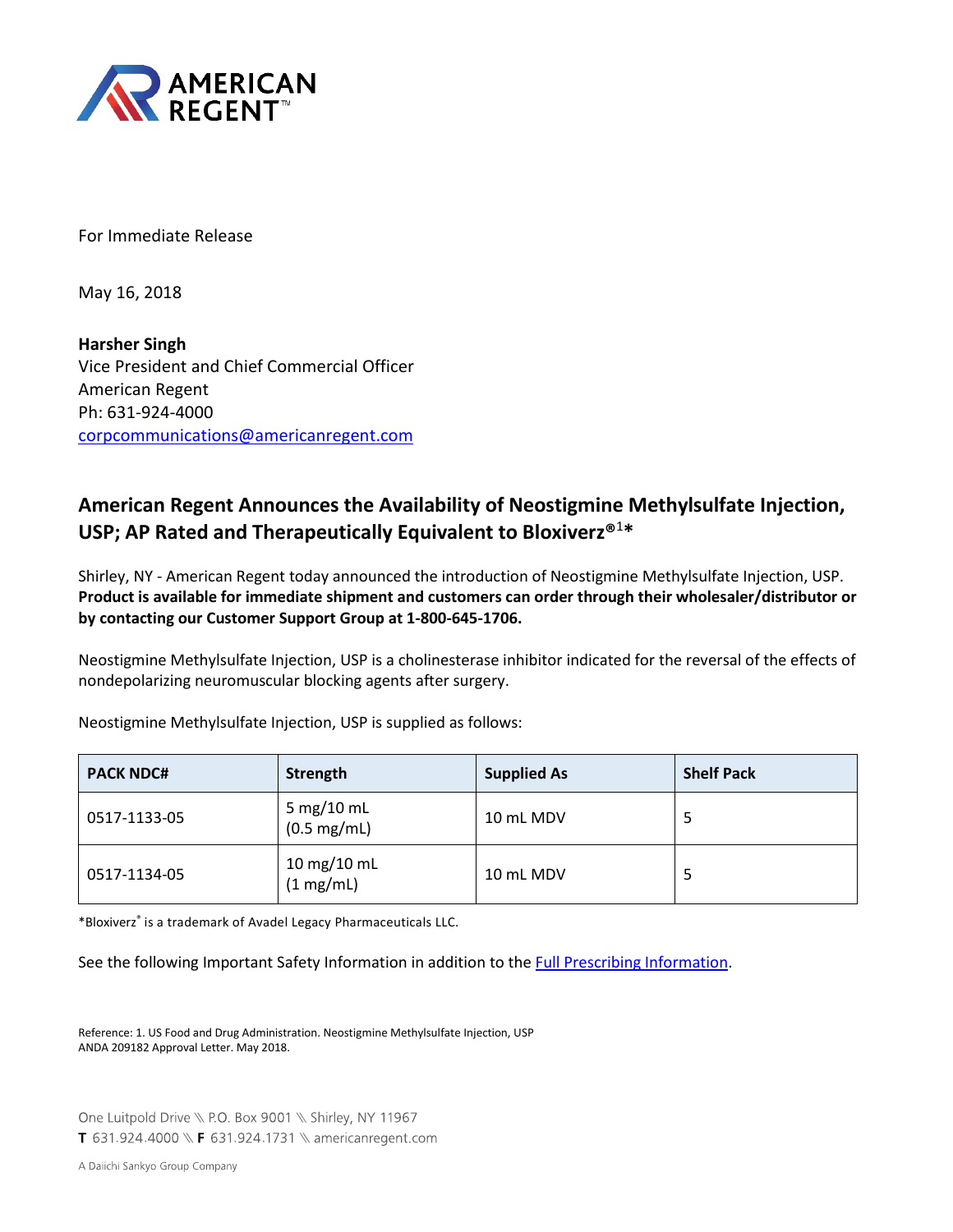

# **Neostigmine Methylsulfate Injection, USP**

### **For Intravenous Use**

## **INDICATIONS AND USAGE**

Neostigmine methylsulfate injection is a cholinesterase inhibitor indicated for the reversal of the effects of nondepolarizing neuromuscular blocking agents after surgery.

## **IMPORTANT SAFETY INFORMATION**

**Important Dosage Information:** Doses of neostigmine methylsulfate injection should be individualized, and a peripheral nerve stimulator should be used to determine the time of initiation of neostigmine methylsulfate injection and should be used to determine the need for additional doses.

# **CONTRAINDICATIONS**

Neostigmine methylsulfate injection is contraindicated in patients with known hypersensitivity to neostigmine methylsulfate and in patients with peritonitis or mechanical obstruction of the intestinal or urinary tract.

#### **WARNINGS AND PRECAUTIONS**

**Bradycardia:** Neostigmine has been associated with bradycardia.

**Serious Adverse Reactions in Patients with Certain Coexisting Conditions:** Neostigmine methylsulfate injection should be used with caution in patients with: coronary artery disease, cardiac arrhythmias, recent acute coronary syndrome or myasthenia gravis.

**Hypersensitivity:** Because of the possibility of hypersensitivity, atropine and medications to treat anaphylaxis should be readily available.

**Neuromuscular Dysfunction:** Can occur if large doses of neostigmine methylsulfate injection are administered when neuromuscular blockade is minimal; reduce dose if recovery from neuromuscular blockade is nearly complete.

**Cholinergic Crisis:** It is important to differentiate between myasthenic crisis and cholinergic crisis caused by overdosage of neostigmine methylsulfate injection.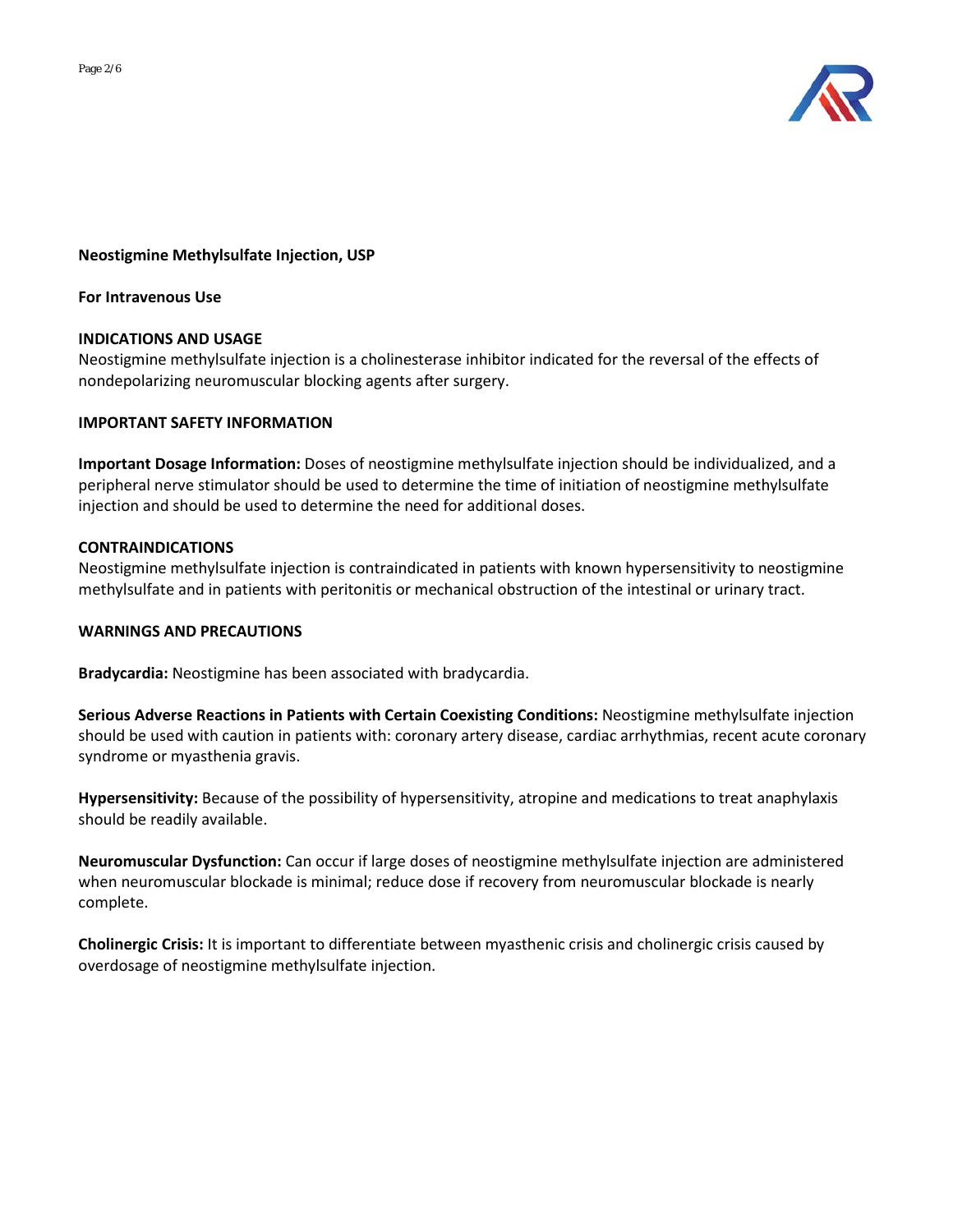

# **ADVERSE REACTIONS**

**Clinical Trials Experience:** The following table lists the adverse reactions that occurred with an overall frequency of 1% or greater.

| <b>System Organ Class</b>                                             | <b>Adverse Reaction</b>                                                                         |  |
|-----------------------------------------------------------------------|-------------------------------------------------------------------------------------------------|--|
| <b>Cardiovascular Disorders</b>                                       | bradycardia, hypotension, tachycardia/heart rate<br>increase                                    |  |
| <b>Gastrointestinal Disorders</b>                                     | dry mouth, nausea, post-procedural nausea, vomiting                                             |  |
| <b>General Disorders and Administration Site</b><br><b>Conditions</b> | incision site complication, pharyngolaryngeal pain,<br>procedural complication, procedural pain |  |
| <b>Nervous System Disorders</b>                                       | dizziness, headache, postoperative shivering, prolonged<br>neuromuscular blockade               |  |
| <b>Psychiatric Disorders</b>                                          | insomnia                                                                                        |  |
| <b>Respiratory, Thoracic and Mediastinal Disorders</b>                | dyspnea, oxygen desaturation <90%                                                               |  |
| <b>Skin and Subcutaneous Tissue Disorders</b>                         | pruritus                                                                                        |  |

**Post Marketing Experience:** The following adverse reactions have been identified during parenteral use of neostigmine methylsulfate. Because these reactions are reported voluntarily from a population of uncertain size, it is not always possible to reliably estimate their frequency or establish a causal relationship to drug exposure.

| <b>System Organ Class</b>                              | <b>Adverse Reaction</b>                                                                                          |  |
|--------------------------------------------------------|------------------------------------------------------------------------------------------------------------------|--|
| <b>Allergic Disorders</b>                              | allergic reactions, anaphylaxis                                                                                  |  |
| <b>Nervous System Disorders</b>                        | convulsions, drowsiness, dysarthria, fasciculation, loss of<br>consciousness, miosis, visual changes             |  |
| <b>Cardiovascular Disorders</b>                        | cardiac arrest, cardiac arrhythmias (A-V block, nodal<br>rhythm), hypotension, nonspecific EKG changes, syncope  |  |
| <b>Respiratory, Thoracic and Mediastinal Disorders</b> | bronchospasm; increased oral, pharyngeal and bronchial<br>secretions; respiratory arrest; respiratory depression |  |
| <b>Skin and Sub-cutaneous Tissue Disorders</b>         | rash, urticaria                                                                                                  |  |
| <b>Gastrointestinal Disorders</b>                      | bowel cramps, diarrhea, flatulence, increased peristalsis                                                        |  |
| <b>Renal and Urinary Disorders</b>                     | urinary frequency                                                                                                |  |
| <b>Musculoskeletal and Connective Tissue Disorders</b> | arthralgia, muscle cramps, spasms, weakness                                                                      |  |
| <b>Miscellaneous</b>                                   | diaphoresis, flushing                                                                                            |  |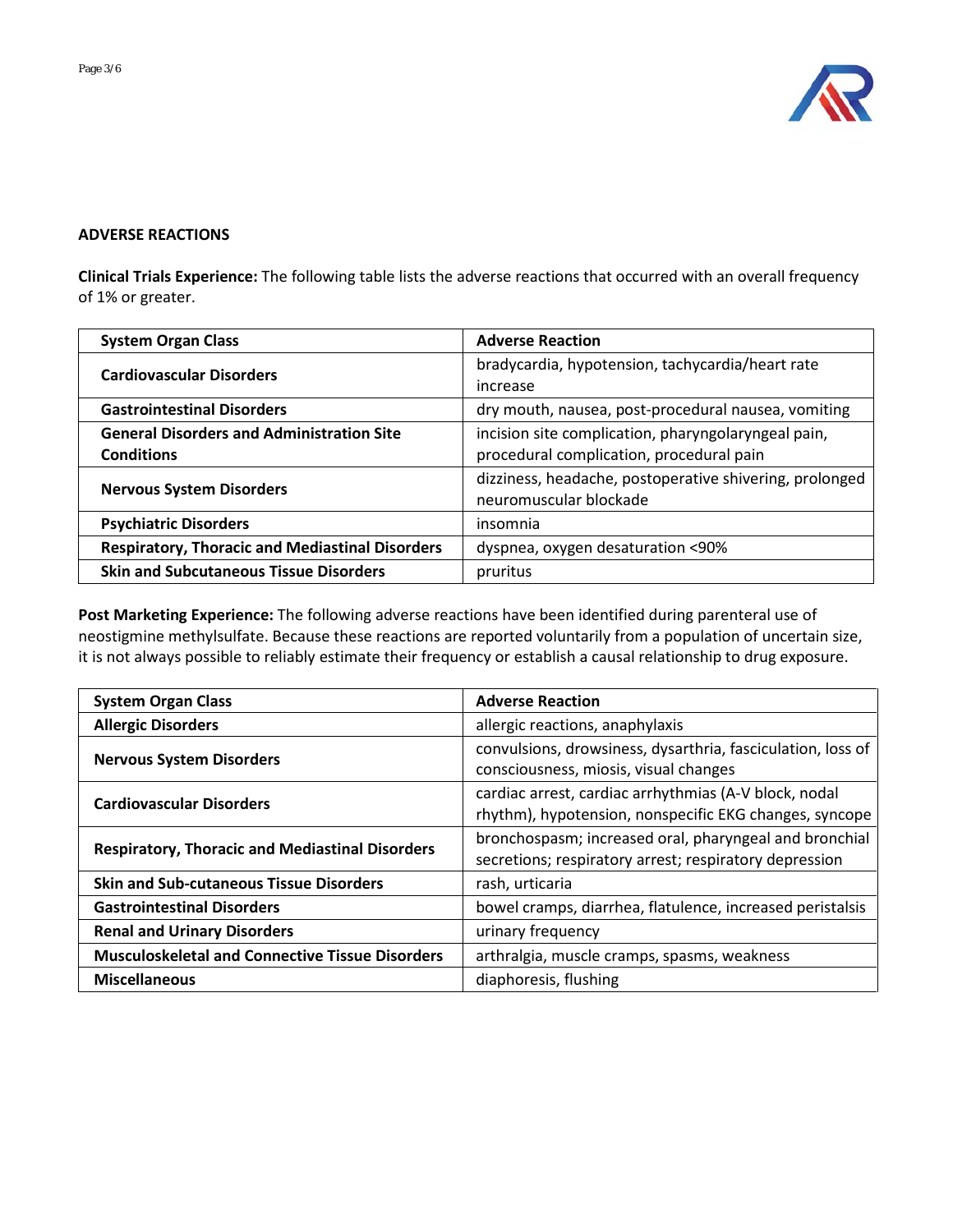

# **USE IN SPECIFIC POPULATIONS**

**Pregnancy:** There are no adequate or well-controlled studies of neostigmine methylsulfate injection in pregnant women.

Neostigmine methylsulfate injection should be given to a pregnant woman only if clearly needed.

**Labor and Delivery:** The effect of neostigmine methylsulfate injection on the mother and fetus with regard to labor and delivery is not known. Cholinesterase inhibitor drugs may induce premature labor when given intravenously to pregnant women near term.

**Nursing Mothers:** It is not known whether neostigmine methylsulfate is excreted in human milk. Caution should be exercised when neostigmine methylsulfate injection is administered to a nursing woman.

**Pediatric Use:** Recovery of neuromuscular activity occurs more rapidly with smaller doses of cholinesterase inhibitors in infants and children than in adults. However, infants and small children may be at greater risk of complications from incomplete reversal of neuromuscular blockade due to decreased respiratory reserve. The risks associated with incomplete reversal outweigh any risk from giving higher doses of neostigmine methylsulfate injection.

**Geriatric Use:** Neostigmine methylsulfate injection should be used with caution and monitored for a longer period in elderly patients.

**Renal Impairment:** Elimination half-life of neostigmine methylsulfate was prolonged in anephric patients compared to normal subjects.

**Hepatic Impairment:** The pharmacokinetics of neostigmine methylsulfate in patients with hepatic impairment have not been studied.

## **OVERDOSAGE**

Muscarinic symptoms may appear with overdosage of neostigmine methylsulfate injection (cholinergic crisis), but may be managed by the use of additional atropine or glycopyrrolate. Ventilation should be supported by artificial means until the adequacy of spontaneous respiration is assured, and cardiac function should be monitored.

Cholinergic crisis, may result in death. Myasthenic crisis, may be difficult to distinguish from cholinergic crisis on a symptomatic basis. The presence of myasthenic crisis requires more intensive anticholinesterase therapy; cholinergic crisis calls for the prompt withdrawal of all drugs of this type.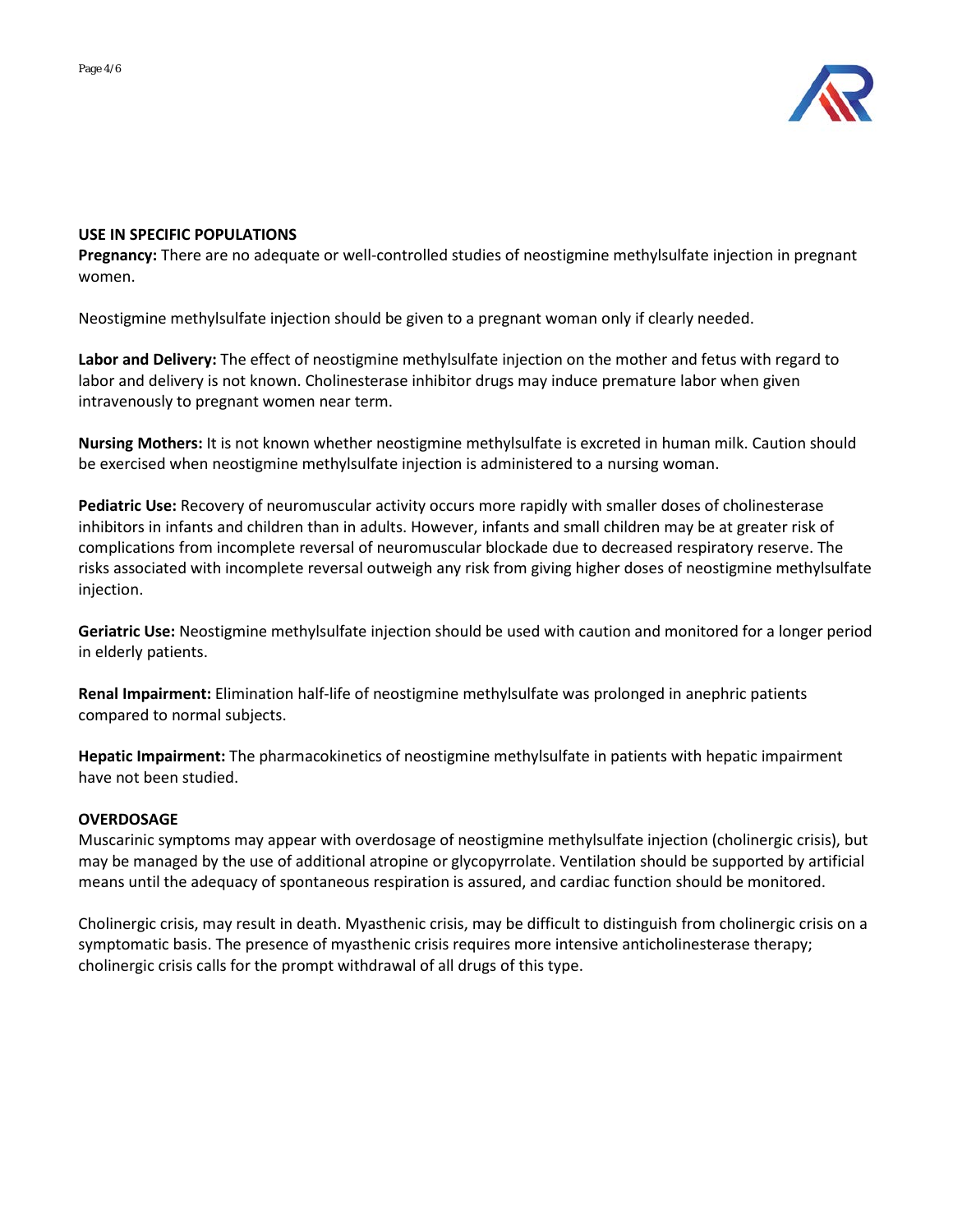

**You are encouraged to report Adverse Drug Events (ADEs) to American Regent:** Email: pv@luitpold.com; Fax: 1-610-650-0170; Phone: 1-800-734-9236

> **ADEs may also be reported to the FDA** at 1-800-FDA-1088 or to **[www.fda.gov/Medwatch](http://www.fda.gov/Medwatch)**

> > **Drug Information:** 1-888-354-4855 (9:00 am - 5:00 pm Eastern Time, Monday - Friday)

1-877-845-6371 (Available outside of normal business hours)